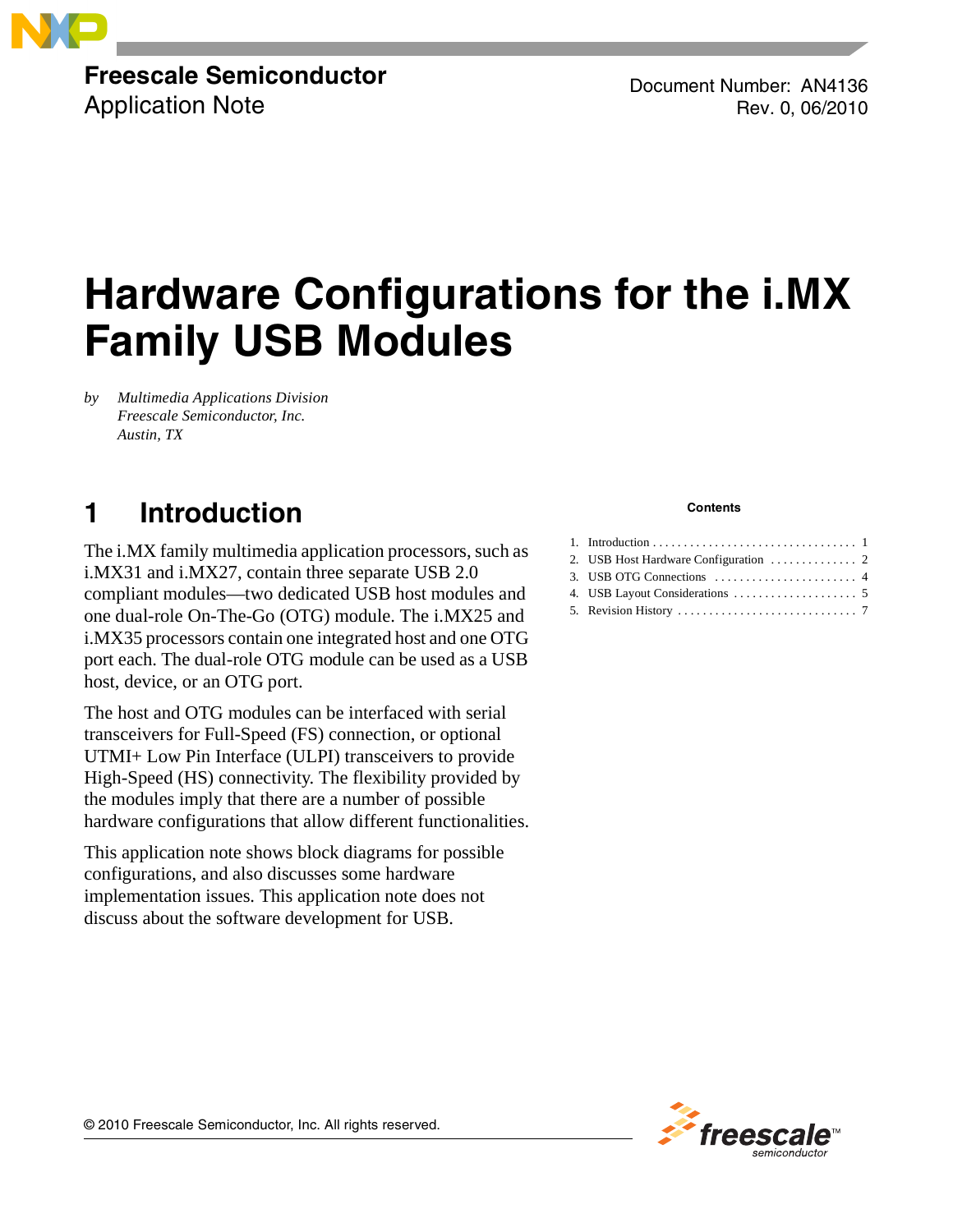

**USB Host Hardware Configuration**

# <span id="page-1-0"></span>**2 USB Host Hardware Configuration**

The i.MX27 and i.MX31 processors have two dedicated USB host modules—one is Full-Speed (FS)/Low-Speed (LS) only, which is interfaced with an external serial transceiver, and the other is High-Speed (HS capable, also compatible with FS/LS), which is interfaced with an optional ULPI or serial transceiver.

[Figure 1](#page-1-1) shows a hardware setup of the FS/LS USB host module.



<span id="page-1-1"></span>**Figure 1. FS/LS USB Host Module**

**Hardware Configurations for the i.MX Family USB Modules, Rev. 0**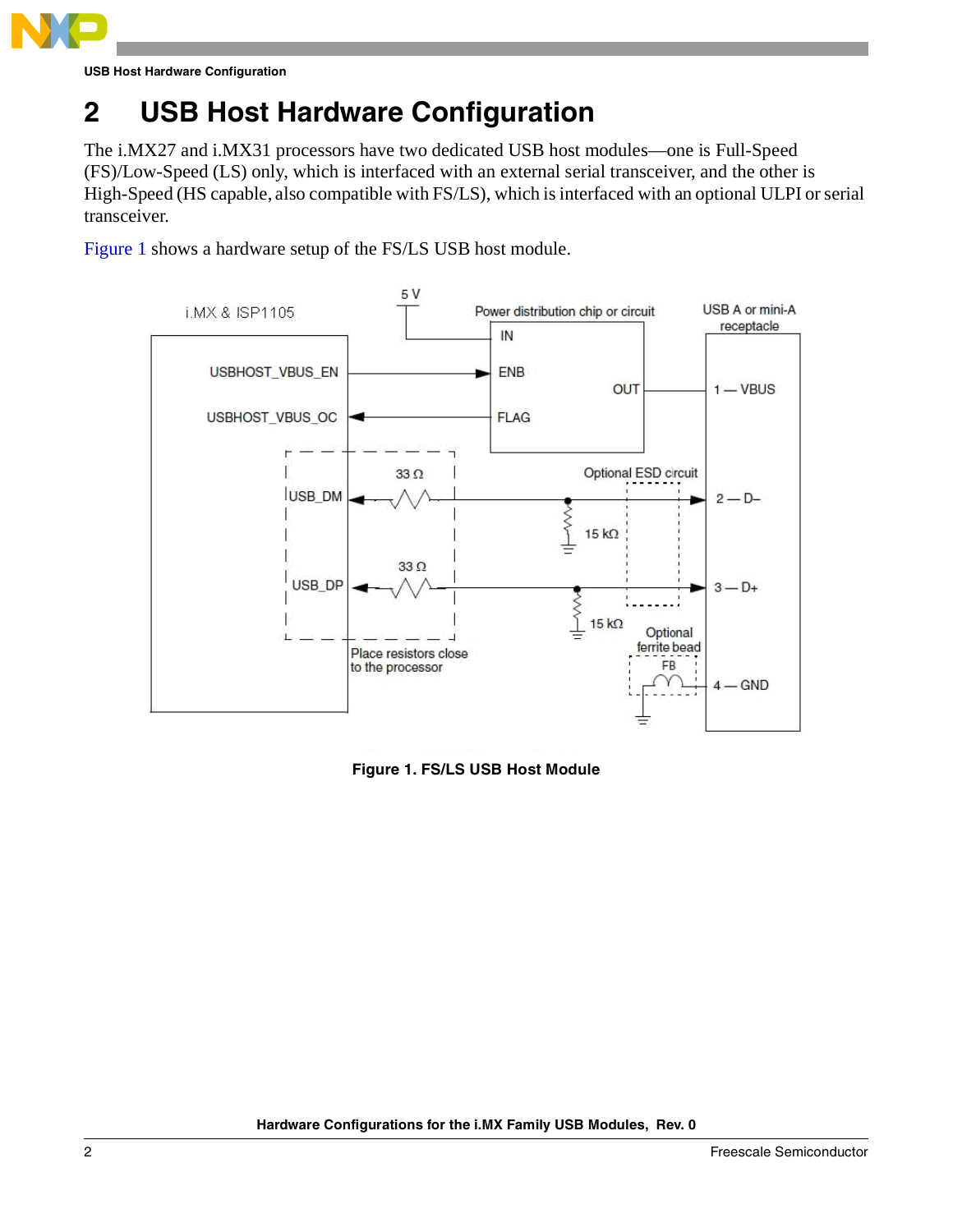



[Figure 2](#page-2-0) shows the connections for HS Host/OTG with ULPI transceiver.

**Figure 2. HS Host/OTG with ULPI Transceiver**

### <span id="page-2-0"></span>**2.1 Resistors**

The 33  $\Omega$  series termination resistors are recommended for the FS/LS USB transceiver. These series termination resistors must be placed as close as possible to the transceiver to maximize the eye diagram for the data lines.

For the HS ULPI USB transceiver (that is, ISP1504 from NXP and USB3317 from SMSC), the D+/Dlines of the transceiver must be connected to the USB receptacle directly, without any series termination resistors. Optional Electro Static Discharge (ESD) circuit is recommended on the D+/D- lines for both FS and HS transceivers to improve safety and reliability.

The FS/LS USB host operation also requires 15 K $\Omega$  pull-down resistors on both the D+ and D- lines, but the HS USB host does not require external pull-down resistors on the D+/D- lines. Refer to *USB 2.0 specifications* and Section 4, "USB Layout Considerations," for more information.

### **2.2 USB Connectors**

A USB host uses a type-A connector. There are two different versions of A receptacle—a typical standard-size A receptacle, and a mini-A (usually combined with mini-B and mini-AB receptacle) or a micro-A receptacle. The USB 2.0 standard supports only the standard A receptacle, while the OTG supplement adds support to the mini-A receptacle too. A mini-A to standard-A receptacle adapter is commonly available if mini-A receptacle is used.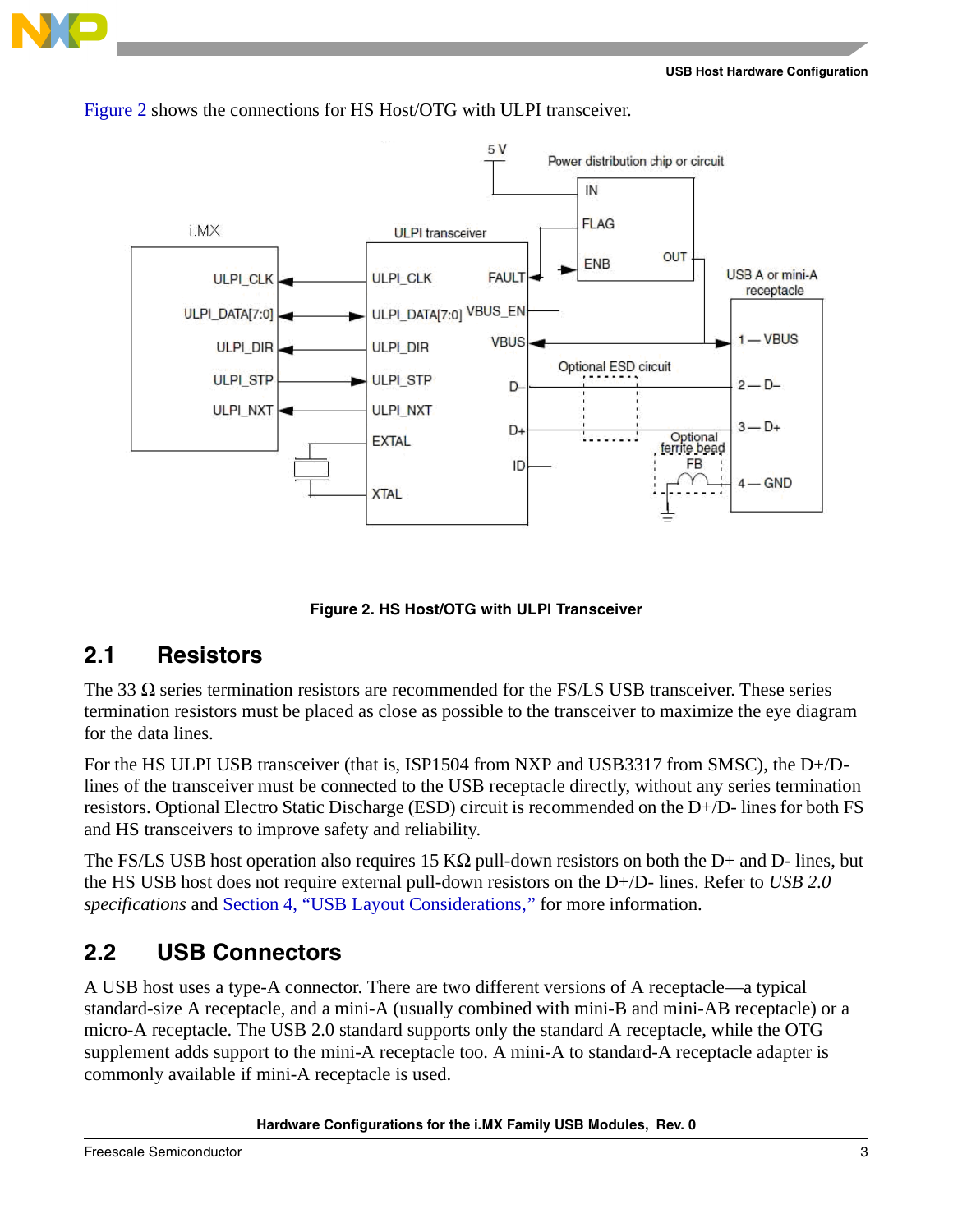

#### **USB OTG Connections**

The impact of cabling costs, board costs, and form factor must be considered when selecting which USB connector to use in a design.

### **2.3 VBUS**

The i.MX processor does not include a signal for supplying the 5 V VBUS power for USB. An external power management chip or discrete logic for enabling VBUS is required for the host operation. The power distribution circuit must have over-current detection capability to be compliant with the USB standard.

For FS transceiver, using General Purpose Input/Output (GPIO) pads of the i.MX processor as OE (USBHOST\_VBUS\_EN) and OC (USBHOST\_VBUS\_OC) for the VBUS power distribution circuit is recommended ([Figure 1\)](#page-1-1). Most ULPI transceivers have a pair of VBUS\_EN (Output) and FAULT (Input) pins [\(Figure 2](#page-2-0)). Some ULPI PHY even have a built-in charge pump to drive the VBUS. Refer to the specification of the particular ULPI transceiver for more information.

A switch designed specifically for USB power, such as the Maxim MAX1931, or a general purpose power-distribution chip, such as Micrel's MIC2026, can be used.

# <span id="page-3-0"></span>**3 USB OTG Connections**

The i.MX OTG controller can be used either as a USB host or as a USB device (also known as a USB peripheral or function).

[Figure 3](#page-3-1) shows a typical hardware setup for the OTG controller that acts as a dual-role USB device with external ULPI transceiver.



<span id="page-3-1"></span>**Figure 3. OTG with ULPI Transceiver**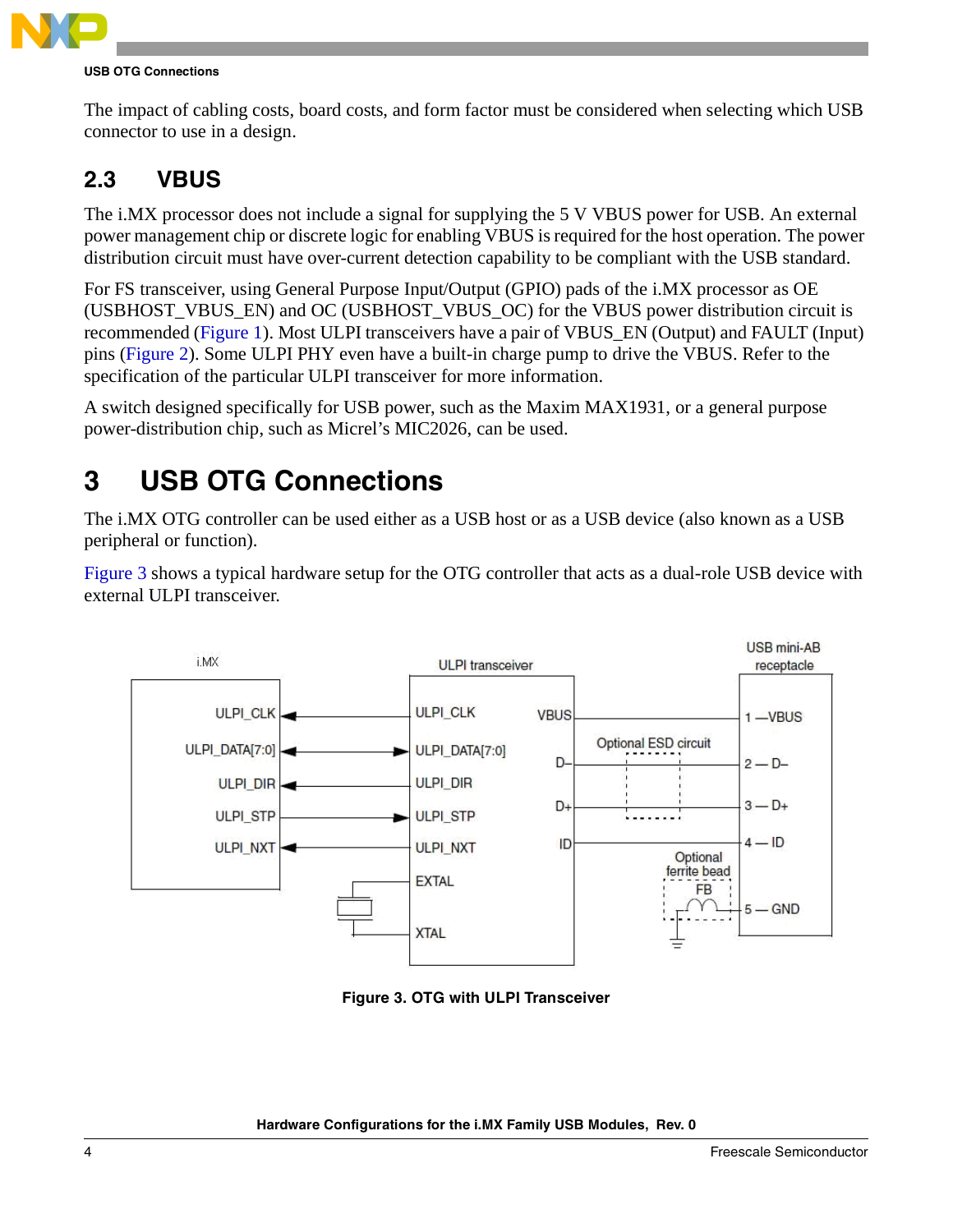

### **3.1 Resistors**

The ULPI transceiver includes on-chip series termination resistors and programmable pull-up/pull-down resistors for the D+ and D- lines. This implies that the D+/D- lines from the ULPI transceiver must be connected to the receptacle directly, and optional ESD circuit is recommended for the ULPI transceiver.

# **3.2 VBUS**

Some ULPI PHY (that is, ISP1504 from NXP) can source a VBUS supply, when acting as a host. However, there are certain limitations when using the charge pump on the PHY (refer to the specification of the particular PHY for more information). For applications where large current is needed on the VBUS supply, an external VBUS power switch can be used.

Some ULPI PHY (that is, USB3317 from SMSC) do not provide the charge pump for VBUS supply. An external power switch is necessary in this case if OTG controller acts as a host. [Figure 2](#page-2-0) shows a HS capable host implementation that uses a ULPI PHY, with an external 5 V VBUS source supply.

## **3.3 USB Connectors**

Because a ULPI PHY can support all the host, device, and OTG operations, it can be connected to any USB receptacle according to the usage, and the required functionality determines the choice of receptacle. If OTG or dual-role functionality is required, then a mini-AB or micro-AB connector must be used (as shown in [Figure 4\)](#page-5-0). For host only operations, a standard-A or mini-A or micro-A connector can be used (as shown in [Figure 2\)](#page-2-0). If only the device functionality is required, then a standard-B or mini-B or micro-B receptacle can be used in place of the mini-AB receptacle.

# <span id="page-4-0"></span>**4 USB Layout Considerations**

This section describes the series termination resistor values and placement and provides the general USB layout suggestions.

## **4.1 Series Termination Resistor Values and Placement**

While using the FS/LS serial transceiver, the 33  $\Omega$  series termination resistors on the D+ and D- lines are recommended. To obtain the optimal eye diagram, these series resistors must be placed as close as possible to the transceiver. No termination resistors must be used for the HS ULPI transceiver on the D+ and Dlines.

Optional ESD circuit with low parasitic capacitance is recommended to protect the serial and ULPI transceivers.

# **4.2 General USB Layout Suggestions**

The general USB layout suggestions are as follows:

- Route the USB D+ and D- signals as parallel 90  $\Omega$  differential pairs.
- Match the trace lengths as closely as possible. Matching within 150 mils is a good guideline.
- Try to maintain short trace lengths, not longer than 15 cm.

#### **Hardware Configurations for the i.MX Family USB Modules, Rev. 0**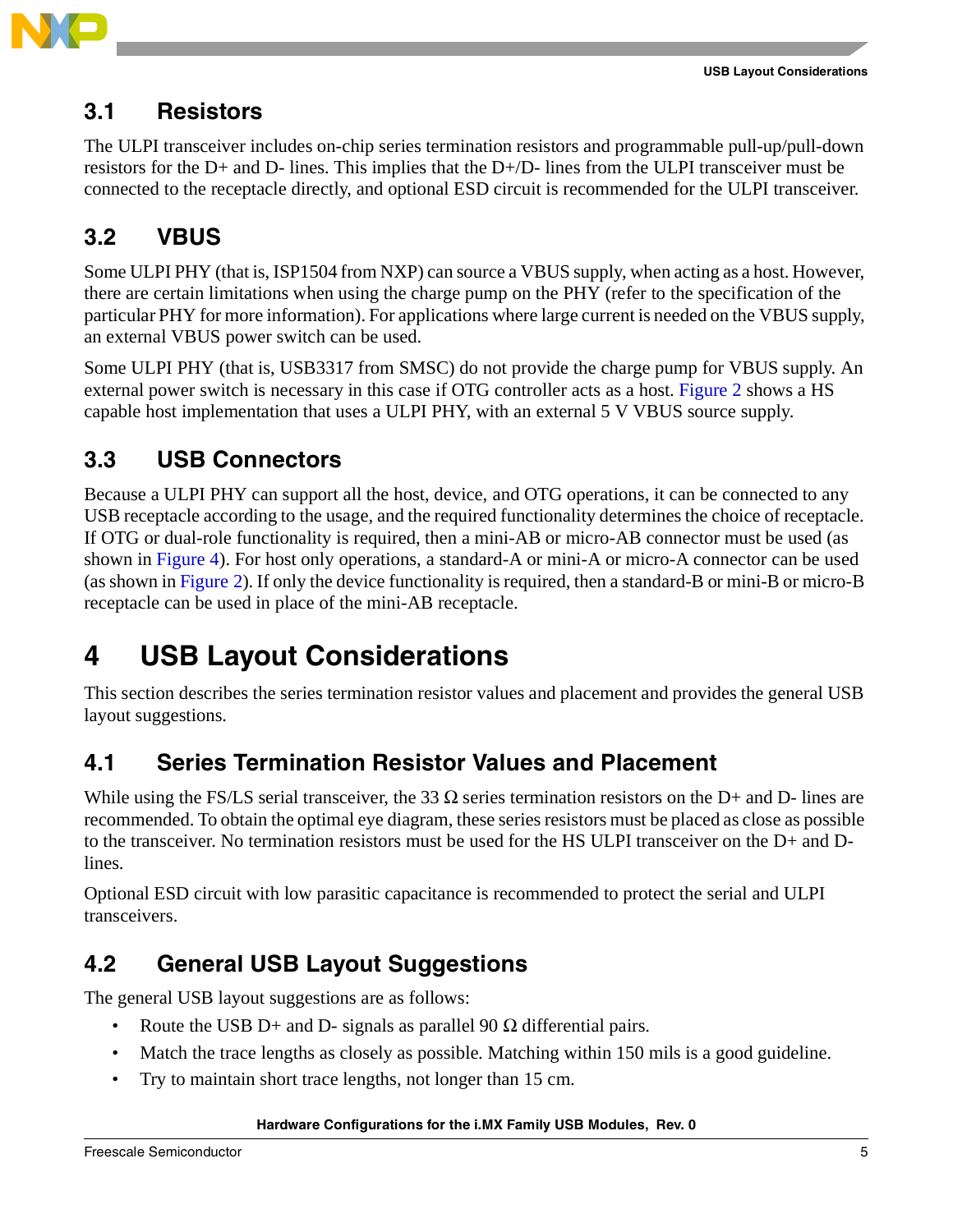### **USB Layout Considerations**

- Avoid placing USB differential pairs near signals, such as clocks, periodic signals, and I/O connectors, that might cause interference.
- Minimize vias and corners.
- Route differential pairs on a signal layer, next to the ground plane.
- Avoid signal stubs.

[Figure 4](#page-5-0) shows the USB routing example.





USB connection is recommended for i.MX25 and i.MX35 processors.

<span id="page-5-0"></span>[Figure 5](#page-5-1) shows the recommended USB connections for both the i.MX25 and i.MX35 processors.



<span id="page-5-1"></span>**Figure 5. USB Connections for i.MX25 and i.MX35 Processors**

**Hardware Configurations for the i.MX Family USB Modules, Rev. 0**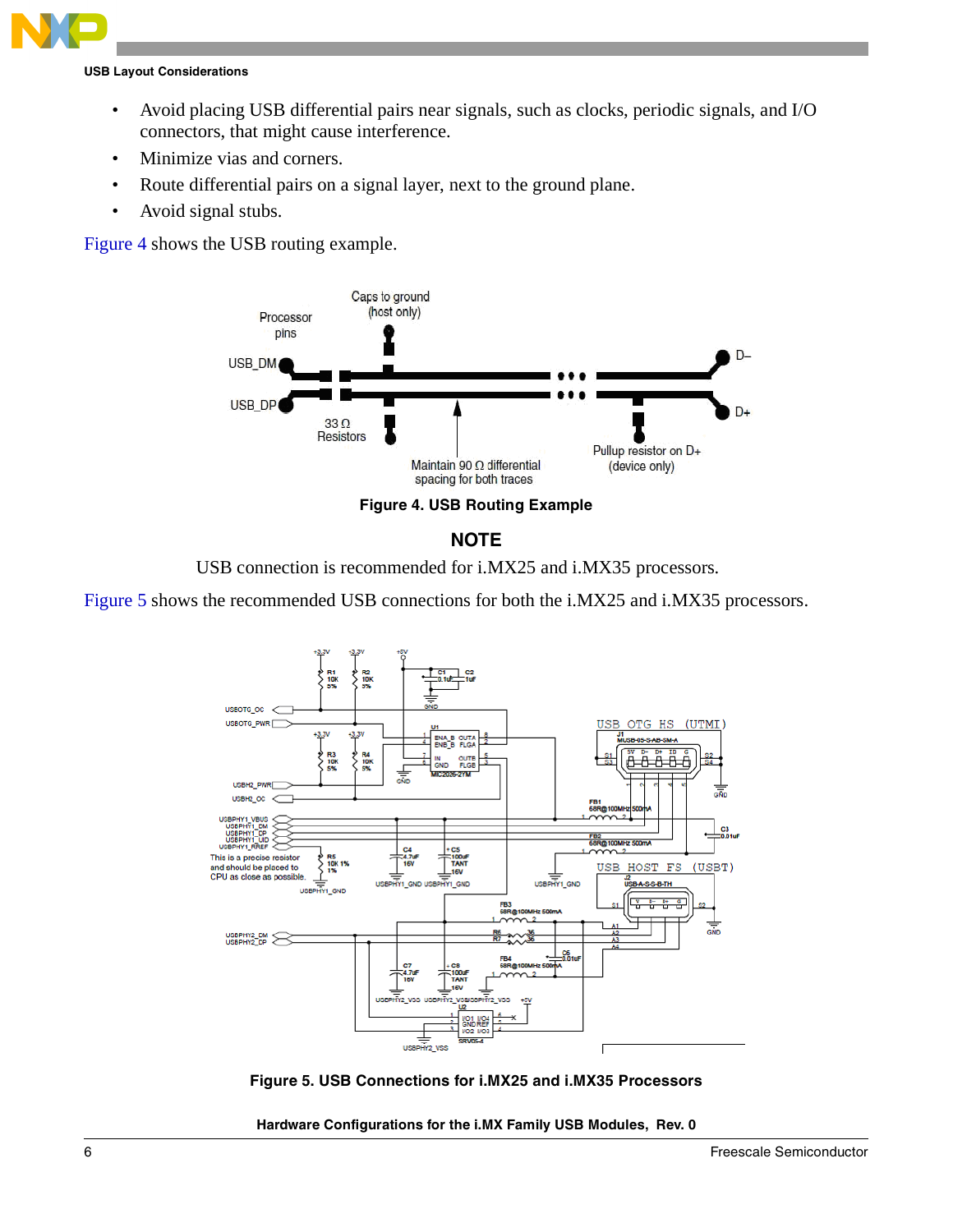

# <span id="page-6-0"></span>**5 Revision History**

<span id="page-6-1"></span>[Table 1](#page-6-1) provides the revision history for this application note.

| Rev.<br><b>Number</b> | <b>Date</b> | <b>Substantive Change(s)</b> |
|-----------------------|-------------|------------------------------|
|                       | 06/2010     | Initial release              |

### **Table 1. Document Revision History**